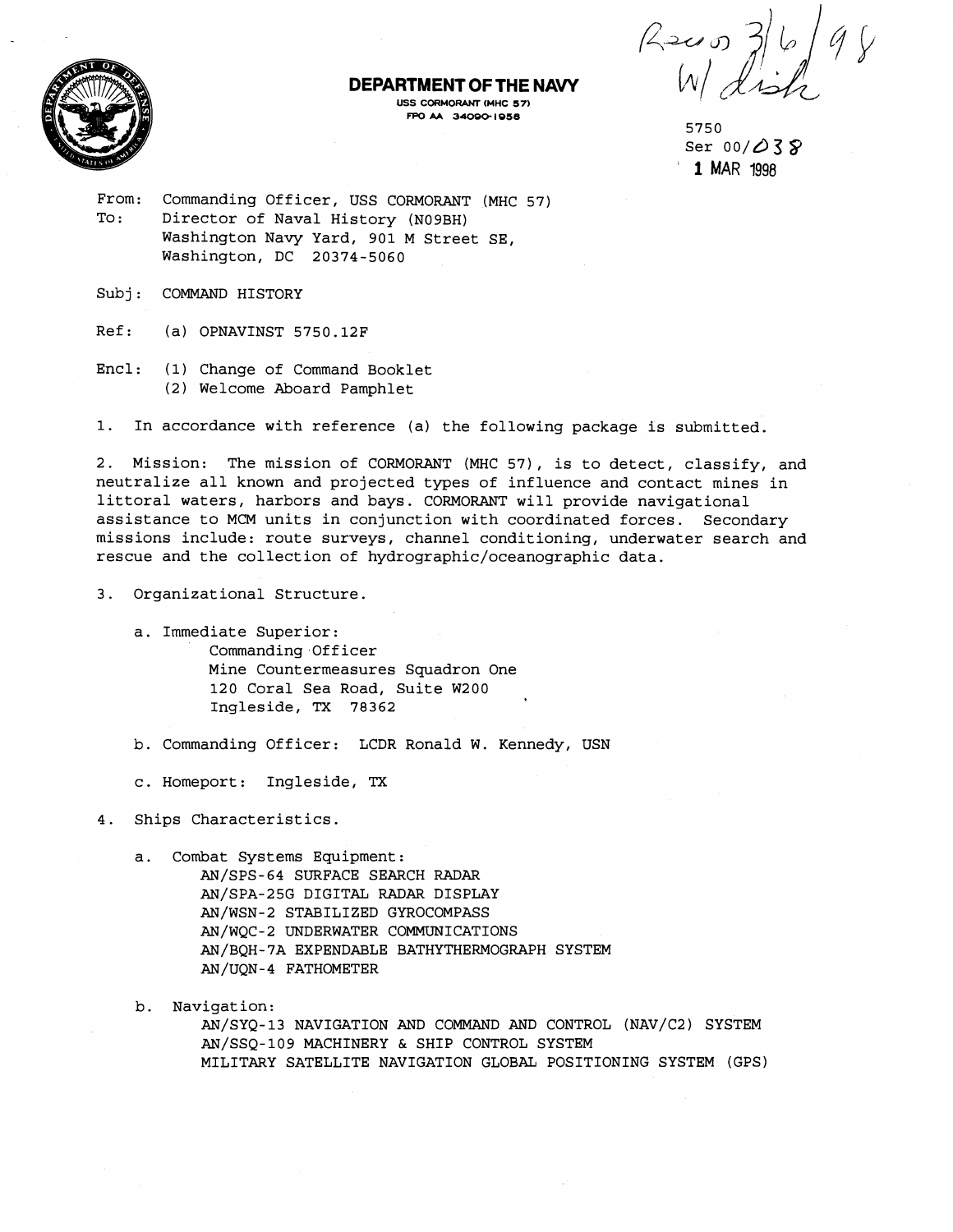## Subj: COMMAND HISTORY

 $\zeta$ 

- c. Mine Hunting/Neutralization: AN/SSQ-32 (V) SONAR AN/SLQ-48 MINE NEUTRALIZATION SYSTEM .50 CAL LIGHT WEIGHT MACHINE GUNS (2)
- d. Propulsion:
	- (2) 800 HP ISOTTA FRASCHINI DIESEL ENGINES
	- (2) VOITH SCHNEIDER VERTICAL AXIS, CYCLOIDAL, CONTROLLABLE PITCH PROPELLERS
	- AN/SQQ-109 MACHINERY & SHIP CONTROL SYSTEM
- e. Electrical Systems: (3) 300 KW DIESEL GENERATORS
- 5. Command History: (CY 97 Chronology)

| 03 JAN 97    | CORMORANT WAS DELIVERED AT AVONDALE SHIPYARDS                                                                                                                                                                                      |
|--------------|------------------------------------------------------------------------------------------------------------------------------------------------------------------------------------------------------------------------------------|
|              | 04 JAN - 18 MAR 97 POST DELIVERY AVAILABILITY AT AVONDALE SHIPYARDS                                                                                                                                                                |
| 21-24 JAN 97 | COMPLETED PLOT (PRE-LIGHT OFF TRAINING) PHASE II                                                                                                                                                                                   |
| 28-29 JAN 97 | COMPLETED CREW CERTIFICATION PHASE I                                                                                                                                                                                               |
| 18-21 FEB 97 | COMPLETED PLOT PHASE III                                                                                                                                                                                                           |
| 04-05 MAR 97 | COMPLETED CREW CERTIFICATION PHASE II AND CMS<br>INSPECTION.                                                                                                                                                                       |
| 11-13 MAR 97 | COMPLETED PEB'S LIGHT OFF ASSESSMENT.                                                                                                                                                                                              |
| 19 MAR 97    | CORMORANT SAILED AWAY FROM AVONDALE SHIPYARDS, AND<br>COMPLETED NAVIGATION CERTIFICATION.                                                                                                                                          |
| 07 APR 97    | , USNR (TAR) REPORTS FOR DUTY.<br>LT                                                                                                                                                                                               |
| 12 APR 97    | CORMORANT OFFICIALLY COMMISSIONED IN TAMPA, FL.<br>SENIOR MILITARY REPRESENTATIVE WAS COMMANDER IN<br>CHIEF, US FORCES PACIFIC, VADM JOSEPH PRUEHER IN<br>ATTENDANCE. SENIOR CIVILIAN REPRESENTATIVE WAS<br>CONGRESSMAN JIM DAVIS. |
| 13 APR 97    | , USNR (TAR) DETACHES.<br>LCDR                                                                                                                                                                                                     |
| 25 APR 97    | COMPLETED SHIP ELECTRONIC SYSTEM EVALUATION FACILITY<br>(SESEF) RUN IN THE MAYPORT OPERATION AREA.                                                                                                                                 |
| 30 APR 97    | COMPLETED DEGAUSSING AND ELECTROMAGNETIC SIGNATURE<br>TESTS IN CHARLESTON, SC.                                                                                                                                                     |
| 13 MAY 97    | CORMORANT ARRIVES AT ITS NEW HOMEPORT, NAVSTA<br>INGLESIDE, TX.                                                                                                                                                                    |